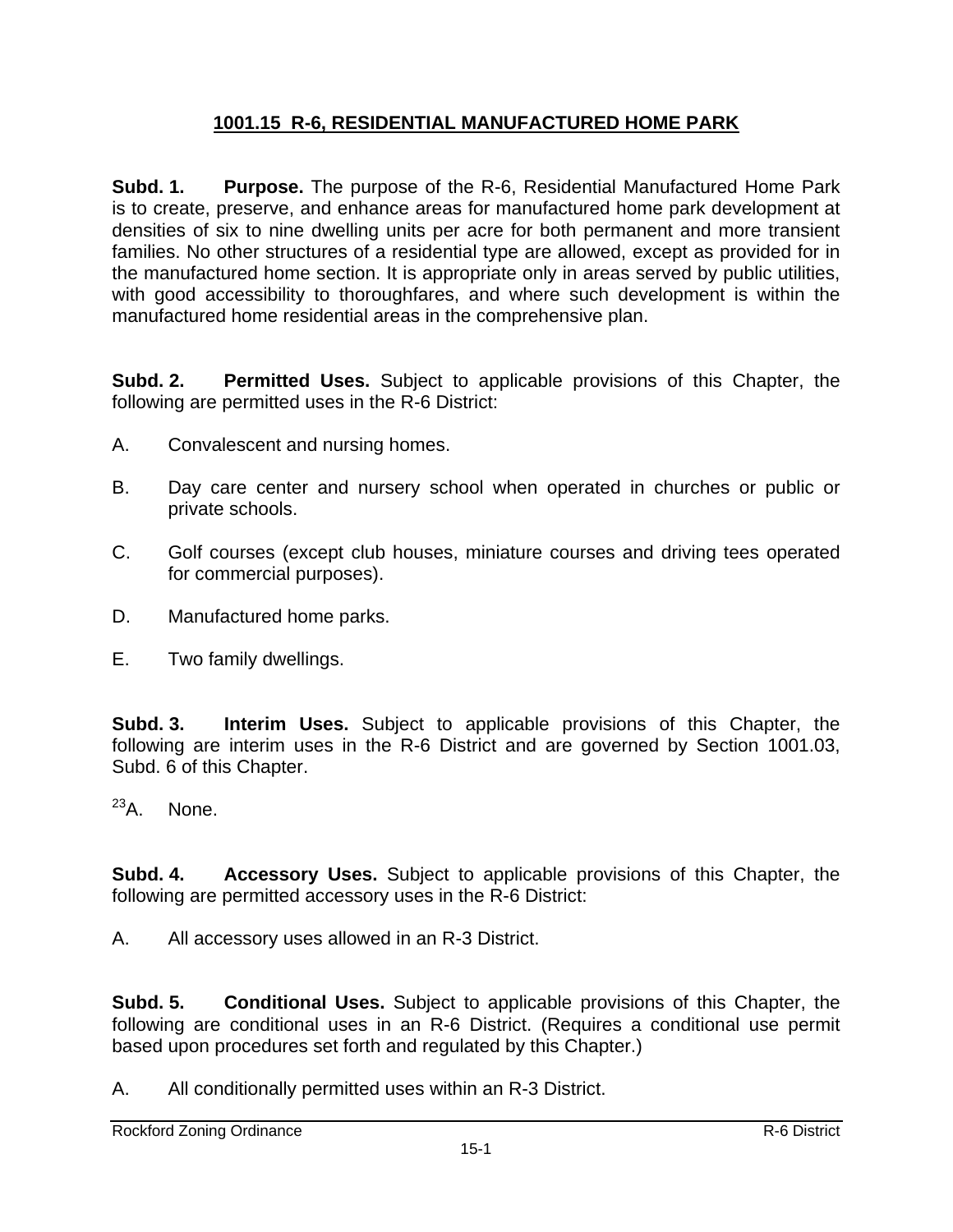- <sup>33</sup> B. Outdoor sales and display of manufactured homes on manufactured home lots provided that:
	- 1. The number of manufactured home lots used for outdoor sales area shall not exceed five (5) percent of the total manufactured home lots within the manufactured home park. This does not include private homeowners.
	- 2. The manufactured homes offered for sale shall be located upon manufactured home lots and shall comply with applicable minimum lot area requirements.
	- 3. The manufactured homes offered for sale shall comply with all setback requirements.
	- 4. The manufactured homes offered for sale shall comply with all applicable building codes.
	- 5. No additional signage other than that allowed by Section 1001.08 of this Chapter.
	- 6. Provision shall be made for off-street parking of customer parking so as not to affect access and circulation within the site or on the public street.

**Subd. 6. Lot Area and Setback Requirements.** The following minimum requirements shall be observed in an R-6 District subject to additional requirements, exceptions and modifications set forth in this Chapter.

- A. Lot Area Requirements:
	- 1. Lot Area:
		- a. Single Family: Not less than five thousand two hundred (5,200) square feet.
		- b. Other Uses: Not less than three (3) acres.
	- 2. Lot Width:
		- a. Single Family: Not less than fifty (50) feet.
		- b. Other Uses: Not less than two hundred (200) feet.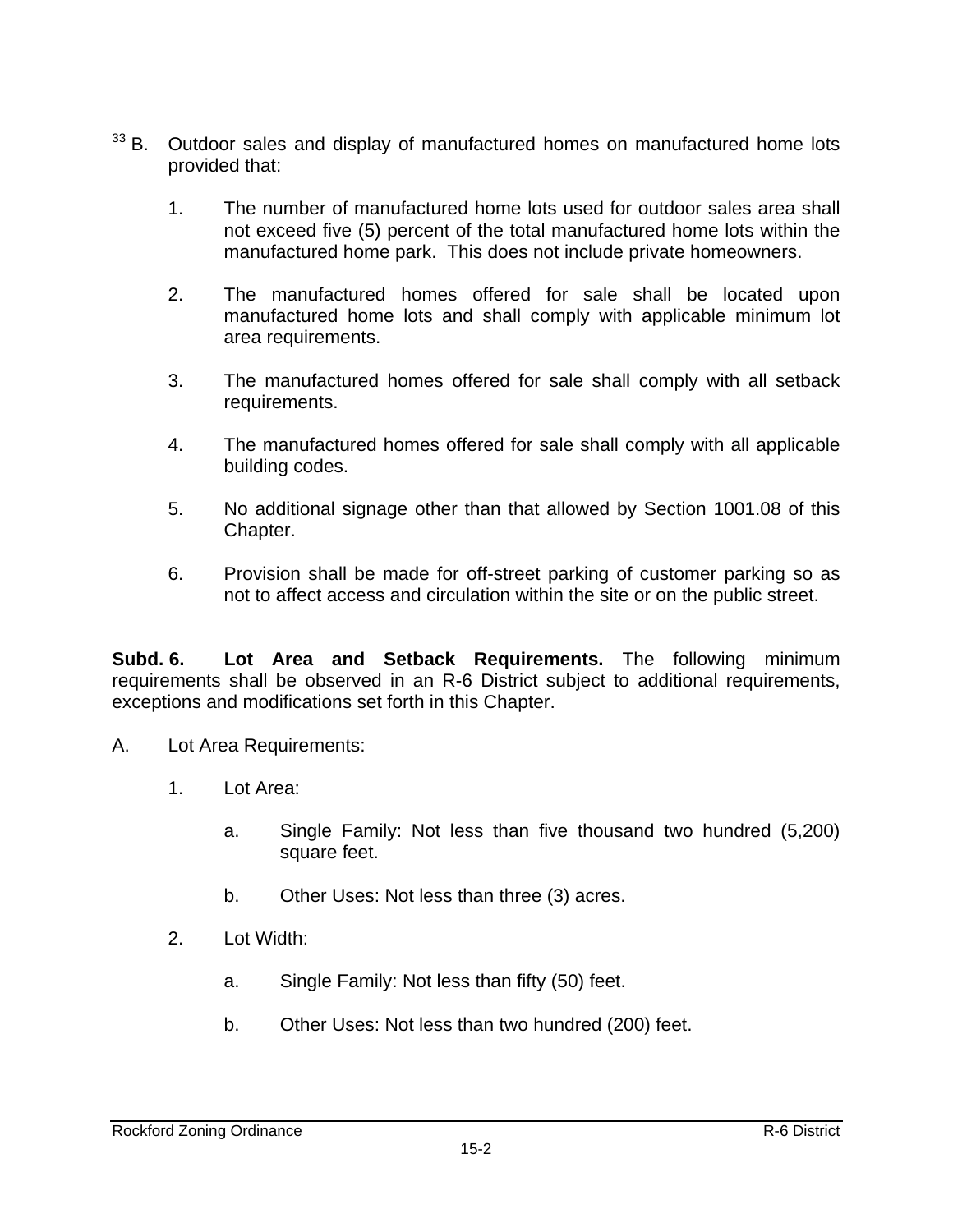- 3. Lot Depth:
	- a. Single Family: Not less than one hundred (100) feet.
	- b. Other Uses: Not less than two hundred (200) feet.
- B. Principal Structure Setback Requirements.
	- 1. Front Yard:
		- a. Dwellings abutting an Arterial Street: Not less than fifty (50) feet.
		- b One or Two Family: Not less than fifteen (15) feet.
		- c. Over Two Family: Not less than fifty (50) feet.
		- d. Other Uses: Not less than fifty (50) feet.
	- 2. Side Yard:
		- a. One or Two Family: Not less than ten (10) feet.
		- b. Over Two Family: Not less than twenty (20) feet.
		- c. Other Uses abutting residences: Not less than fifty (50) feet.
		- d. Other Uses: Not less than thirty (30) feet.
		- e. Detached accessory uses: Not less than ten (10) feet.
		- f. Attached accessory uses: Not less than ten (10) feet.
	- 3. Rear Yard:
		- a. One or Two Family: Not less than fifteen (15) feet.
		- b. Over Two Family: Not less than twenty-five (25) feet.
		- c. Other Uses abutting residences: Not less than fifty (50) feet.
		- d. Other Uses: Not less than thirty (30) feet.
		- e. Detached accessory uses: Not less than fifteen (15) feet.
		- f. Abutting an Arterial Street: Not less than fifty (50) feet.